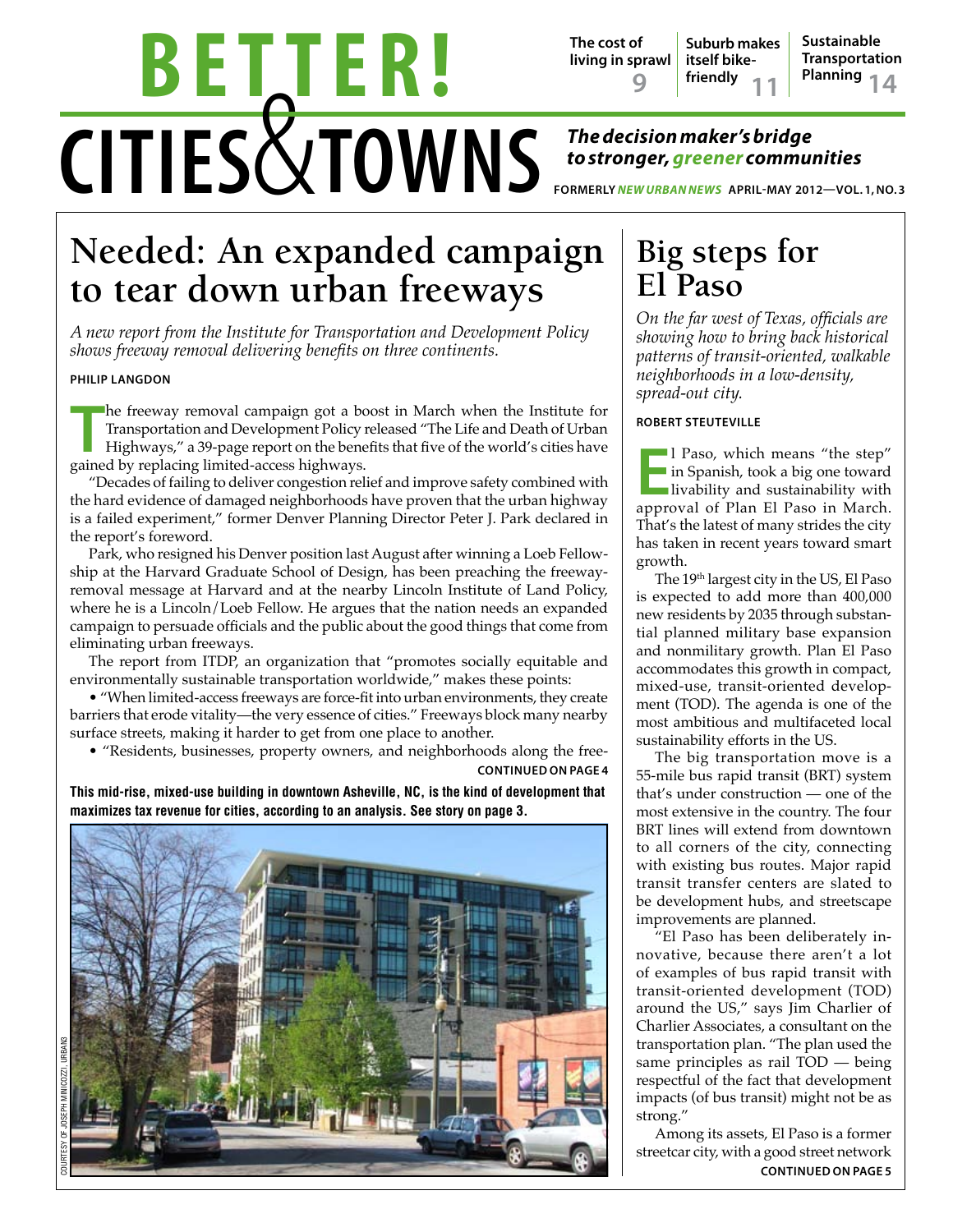Even when municipalities don't have money lined up for highway removal or modification, they should start the planning for those undertakings without waiting, Park said. The City of Milwaukee, where Park served as planning director under Mayor John Norquist from 1995 to 2003, began exploring removal of the mile-like Park East stub in the mid-1990s — a time when, he recalls, "we had no idea how we were going to pay for this."

"We did a lot of planning without the money to do the projects," Park pointed out. After the city had planned the freeway's removal, Harley-Davidson approached the city with the idea of planning a big entertainment center in the area. "That got the ball rolling," he said.

"Planning is something you have to do so you're prepared for opportunity," Park exhorted. "Establish a vision for what you want your city, town, or neighborhood to become. Prepare yourself; broadcast a signal to the private sector that you're ready."

"Harley-Davidson would never have proposed freeway removal," but the planning done by the city enabled the company to recognize the opportunity that would open up once a better circulation system was in place, Park said.

"Was Wisconsin DOT receptive? No," said Park. "They said [the freeway removal] wouldn't work." But the governor wasn't willing to fight the idea once the motorcycle manufacturer saw it as the linchpin for development.

At the Lincoln Institute, Park's advocacy sparked debate about sources of support for freeway removal initiatives. Park said that in Milwaukee, people warmed to the idea of getting rid of the highway because they recognized that the downtown had already begun improving: "Ten years earlier, there probably wouldn't have been belief in the downtown."

One Lincoln Institute attendee suggested that a regional governmental organization would be the natural place to turn for advocacy of freeway replacement. But Fred Salvucci, who teaches at MIT and worked with Governor Michael Dukakis and Boston Mayor Kevin White on lining up money to put Boston's Central Artery underground, said regional organizations may be dominated by cardependent suburbanites and thus may be more interested in keeping freeways in place than in ripping them out.

Referring to the Big Dig project that depressed the Central Artery, Salvucci told *Better! Cities & Towns*: "If we had regional government, we'd be dead." The Metropolitan Area Planning Council was pro-highway, he pointed out. Key support for major changes came, Salvucci said, from the mayors of Boston and Somerville, the City of Cambridge, and from citizens of those communities — all at or near the region's core. "What helped was that the cities were small, and neighborhood groups had a chance to convert them."

**The Cheonggyecheon creek in Soeoul after freeway removal**

### **A national campaign**

The Congress for New Urbanism has been conducting a "Highways to Boulevards" initiative — encouraging various cities, including Seattle, New Orleans and Buffalo, New York, to replace elevated expressways with surface streets, usually boulevards. Park argued for an even bigger, effort saying, "There's an opportunity for a new campaign."

An intensive national campaign, he said, might build on the same values prosperity and freedom from congestion — that business and government used in the 1950s to gain approval for the Interstate Highway system. So far, said Park, "mayors are the ones who have mostly led these [freeway removal] efforts."

"We need partners who have a lobbying structure," said a Lincoln attendee said. She noted that AARP has a lobbying presence and should be interested in promoting walkable environments for the

good of its members, ages 50 and up.

"The very first thing people will ask is: Where will all the cars go?" Park acknowledged. There's more than one answer. Some motorists will switch to transit. Some will make fewer trips. Some will choose different routes. "A lot of the time, they will get to where they're going faster," Park asserted. "They will not have to overshoot their destination and backtrack," as they often do on limited-access highways.

"Limited access," he made clear, is not the solution to congestion. In cities, he said, limited-access highways have turned out to be less a remedy than an obstacle. ◆

## **El Paso from page 1**

— but with low-density development and limited public transit. It also has a lot of sprawl and a building and development culture geared toward churning out automobile-oriented, single-use landscapes.

"We realized that the newest neighborhoods don't provide the best value added to the rest of city — whether from the perspective of carbon emissions or return to general fund in taxes," says Mathew McElroy, deputy director of Planning and Economic Development. "The city council and mayor took a deliberate decision to build differently because of the value of more compact,

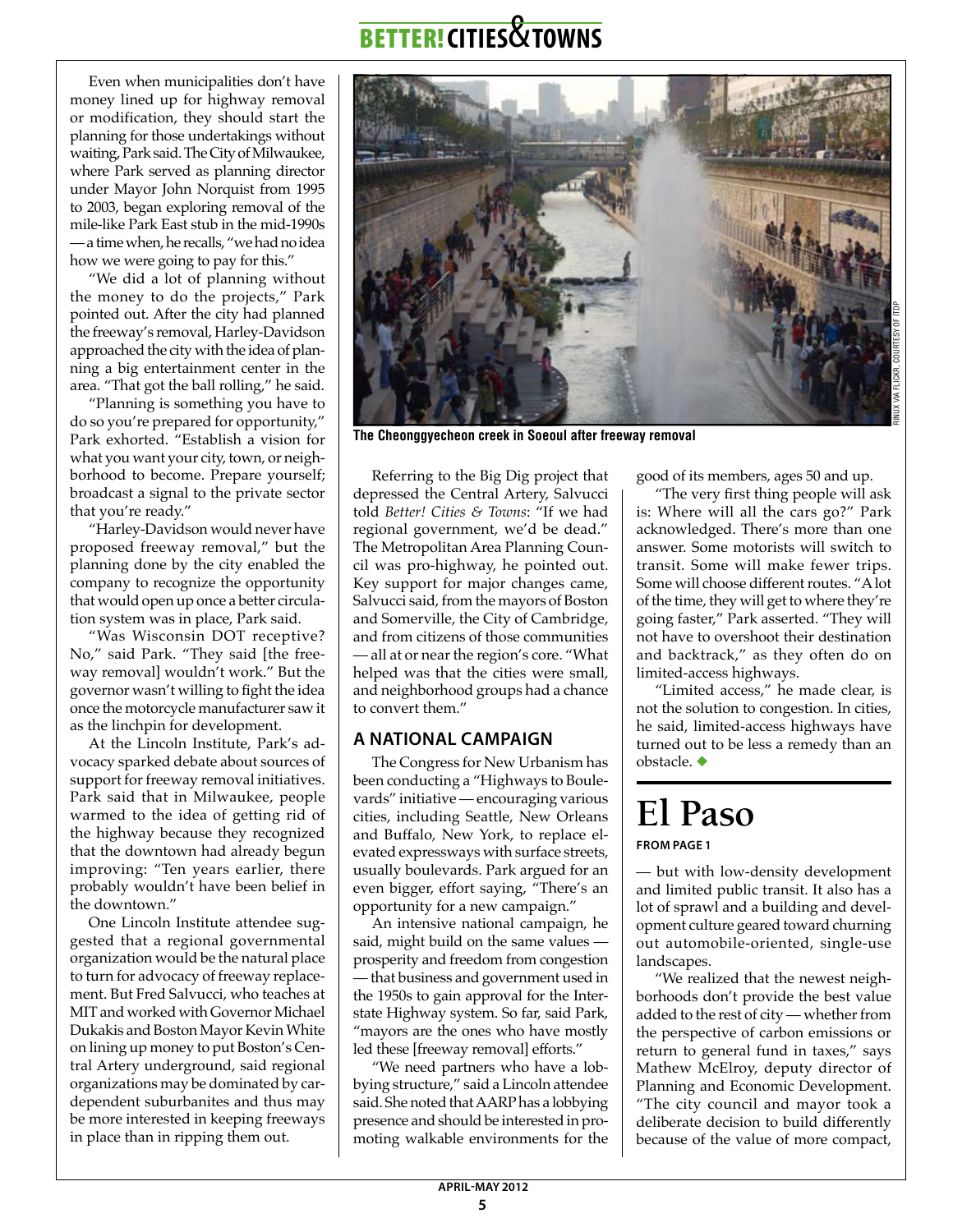traditional development patterns."

Thirty-five thousand people left the urban core from 1980 to 2010, McElroy says — a trend that officials are determined to reverse. "We are leaving vast amounts of public infrastructure underutilized," he says.

The catalyst for the new approach came with a 2005 Department of Defense plan for consolidation of military bases, which directed about 20,000 more troops to El Paso in coming years. In a study, Defense's Office of Economic Adjustment determined that El Paso's comprehensive plan was out of date and that the low-density development patterns were costly for the city in the long run.

Following that analysis, the city adopted the SmartCode in 2008 and hired the new urban firm Dover, Kohl & Partners to update the comprehensive plan and organize land use around rapid transit in 2010. Many consultants, including Charlier, contributed to the planning that was paid for through a \$2.2 million Defense Department grant, \$250,000 from the Texas Department of Transportation, and local funds.

The SmartCode, approved as the housing market and economy were collapsing, was a hard sell at first. "Developers have been building [sprawl] for years and before that, their fathers did it the same way," McElroy says. "We paid for a market study by Zimmerman/Volk Associates in the comprehensive plan. The good thing was that study found a huge unmet demand for urban housing. Now we have to get developers to believe that the ZVA study is a quality document." (See "Changing land-use and development culture," on page 8.)

El Paso is the largest municipality to approve a citywide version of the SmartCode — form-based regulations that are being used in scores of cities and towns around the globe. Miami, with a code called Miami 21, is the second largest. El Paso's code is optional, so the city must persuade developers, who have had little or no experience with New Urbanism, to give it a try. When developers came in for zoning changes on parcels totaling 600 acres, El Paso officials saw an opportunity to turn down the conventional proposals and ask the developers to use the SmartCode.

The city paid Placemakers, an urban design firm that drafted the city's SmartCode, to draw up schematic plans for the developments, called Montecillo and Aldea. Aldea is owned by Walmart, which is moving forward with a 180,000 square-foot store, embedded in a new mixed-use neighborhood. That's quite innovative by Walmart standards.

The city sweetened the deal for Montecillo and Aldea by offering the developers what is known in Texas as a 380 grant agreement. The agreement is like tax-increment financing —the grants, which pay for construction of infrastructure, are disbursed as new real estate tax revenues come in from the developments. Montecillo and Aldea are eligible for \$20 million in infrastructure funding through this agreement.

El Paso makes an effort to expedite permitting for plans that are based on the SmartCode. "The work you do in a Smart-Code application easily shaves six months of time compared to a conventional application," McElroy says.

The city could take one more important, step, suggests planner Scott Polikov of Gateway Planning in Fort Worth, a firm that completed a downtown plan for El Paso in 2006. That step would be to rezone two or three of the key BRT corridors,



**An aerial of planned development and roundabout in the Five Points neighborhood of El Paso.**

making the SmartCode the default regulation in those locations so that landowners and developers know what standards will be used. "They have got great momentum going — now is the time to take it to the next level and take advantage of the terrific planning that Dover Kohl has done," Polikov says.

### **Three kinds of development**

El Paso is a big, diverse city, and changing the direction of planning and development naturally deals with many conditions. Plan El Paso deals with three broad situations: greenfield, suburban retrofit, and infill/redevelopment.

On its urban fringes, El Paso owns more developable land than just about any other city in the US, McElroy says. More than 3,000 acres of public land in the northeast and northwest of the city are planned for long-term development according to the SmartCode. "We wanted a better, more sustainable form of



**Mesa Street, a Bus Rapid Transit corridor, near the University of Texas-El Paso today (above). Below, a vision for redevelopment.**

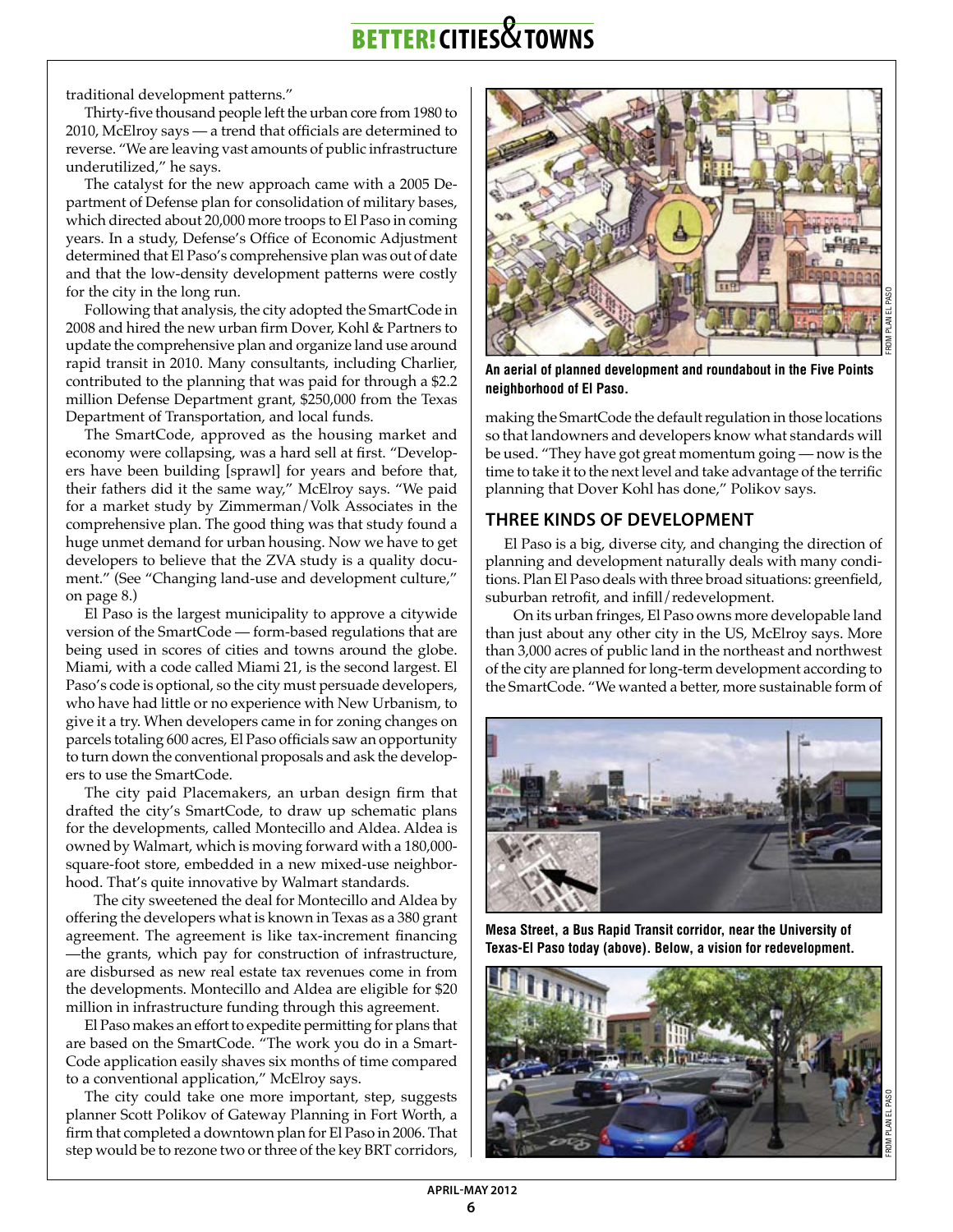development in the land we control," he says. The Northwest neighborhood plan was created by Dover, Kohl.

Aldea and Montecillo are also greenfield sites, on which the new urban firm Moule & Polyzoides has been hired by developers to work out design details.

Of the three broad categories, suburban retrofit is the most challenging. Numerous areas in the city are typified by very wide streets, huge blocks, and commercial power-centers — all extremely oriented to cars.

One example is the BRT transfer center that will be built at a big-box development area called Remcon Circle, which planners envision transforming into a mixed-use urban center. A second example is the Mesa Street corridor, a typical suburban strip commercial arterial, which planners see being converted to a mixed-use boulevard and avenue. That would cost hundreds of millions of dollars, McElroy estimates.

These kinds of projects make for some of the most dramatic images in Plan El Paso, but they are not likely to be implemented soon. "Those big box sites are longer-term projects," McElroy says. "… In the short term we can plant appropriate street trees and put in better sidewalks. But as the malls die, these are retrofit opportunities."

The biggest impact in the coming decade is likely to be in infill/redevelopment areas. El Paso's population density is a little under 2,500 people per square mile — the city can accommodate a *lot* more development while improving the quality of life. There are hundreds of such opportunities — especially along rapid transit corridors and near four transfer stations in and around downtown. "We have immediate 'wins' that we will pursue — and Five Points and Oregon Street (which runs by University of Texas-El Paso and other major institutions) are examples," says McElroy.

These locations have fine-grained street networks — but often low-quality streetscapes that are not safe because traffic moves too fast. City officials have immersed themselves in details — from curb return radii, currently too big, to street

**Bus Rapid Transit corridors, transfer stations (where transit-oriented development is planned), and future areas for compact development (purple and orange sections) are mapped out in Plan El Paso.**